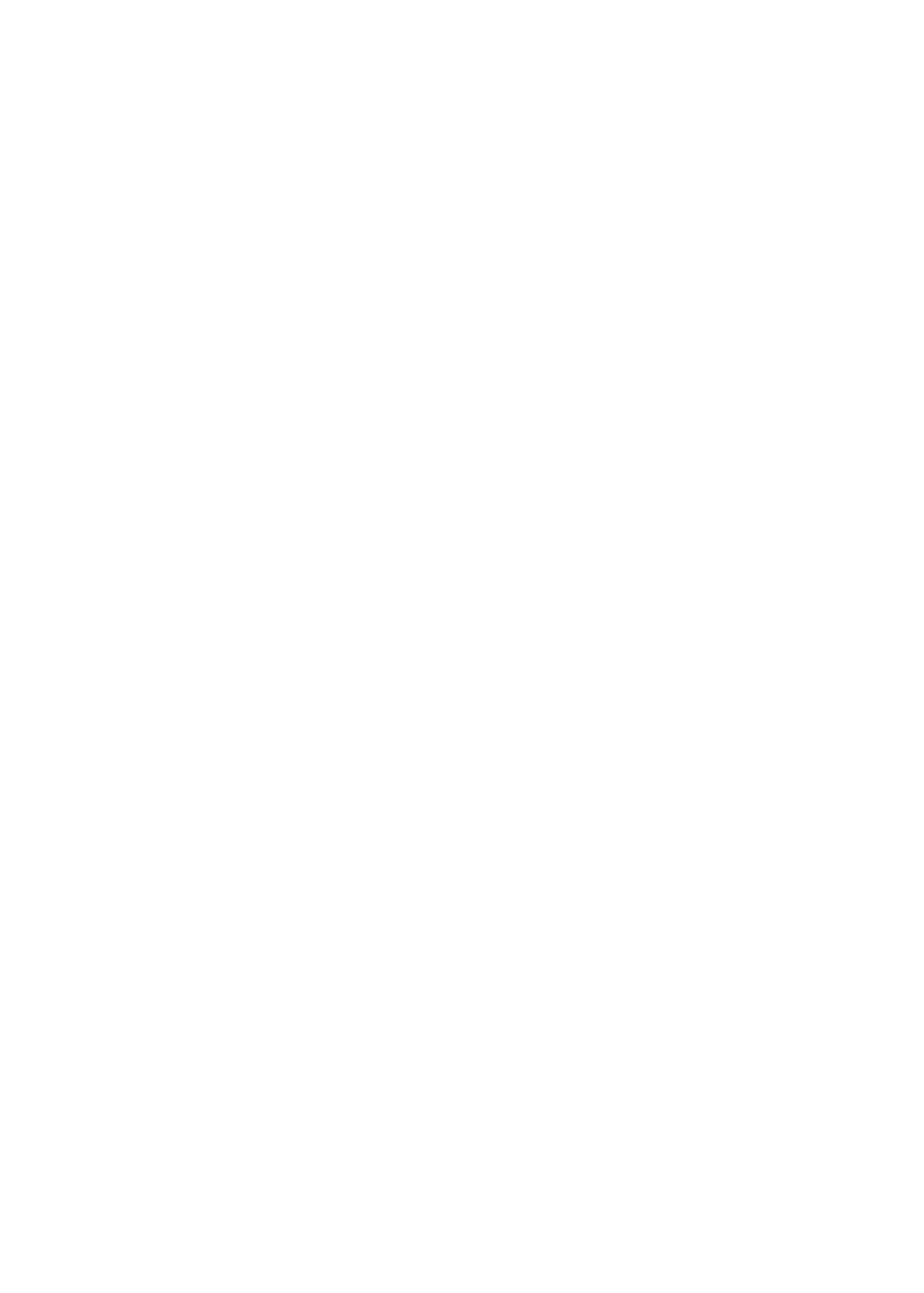## **INTRODUCTION**

Cheese manufacturing began in ancient times with the practice of transporting milk in animal stomachs and bladders. Over the centuries, cheese making has been modified and refined. Today, at least 800 different types of cheeses have been identified worldwide. Many cheese varieties which are known only in restricted geographic areas in the world are produced and consumed locally in small quantities. There are over than 190 different cheese types produced and consumed in Turkey today and most of them are traditional cheese belonging to a specific geographical province; however, three of them (White Pickled, Kashar and Tulum cheeses) are the most popular cheeses (Hayaloglu et al., 2007; Cakmakci et al., 2008; Karagozlu et al., 2016). Tulum cheese, a kind of local cheese produced in Turkey, has not been well known elsewhere. It is preferred for its characteristic taste and flavor (Gurses and Erdogan, 2006). Izmir Brined Tulum is manufactured from raw ewes' milk or mixtures of ewes' and goats' or cows' milk in the Aegean region of Turkey, especially in Izmir, Aydin, Manisa, Muğla and Denizli provinces and is also very popular in other regions of Turkey (Hayaloglu et al., 2007).

Tulum cheese is one of the most important types of Turkish traditional cheeses. Its name appears to derive from the word "tulum" which means animal skin- bag. The cheese is matured for 90–100 days in these skin bags. In recent years, some producers used tinplate boxes for the maturation process of this cheese. In this situation, the cheese is called "Teneke Tulum" (canned Tulum). These two types of Tulum cheeses have been classified as hard cheese according to their total solids content (Kinik et al., 2005). However, Izmir Tulum Cheese is completely different from Classic Tulum Cheese because of its method of production and its characteristics. The only similarity between these two varieties of cheese is being produced in animal skins. In spite of the fact that ewe's milk in particular is preferred for the production of Izmir Tulum Cheese, in general a mix of ewe's, goat's and cow's milk is used (Figure 1). The production of both types takes place between the months of March and July, when milk is plentiful (Kamber, 2008).

The physico-chemical characteristics and aroma compound profiles of Turkish Cheeses, such as White Pickled, Kashar and Tulum Cheeses have been well examined; however, a few researches has ever been carried out on Izmir Tulum Cheese. Therefore, in this study, it was aimed to determine some physicochemical properties and aroma compounds of traditional Izmir Tulum Cheeses that are offered for consumption in Izmir.



#### **MATERIAL and METHODS**

## **Materials**

Thirty seven Izmir Tulum Cheese samples produced from only cow milk mixtures of cow's, sheep's or goat's milk mixtures were collected randomly from several markets in Aegean region of Turkey. The samples were about 1000 g, transported in sterile plastic bags to the laboratory under aseptic and refrigerated conditions (4°C). The analyses were initiated immediately after the samples were brought to the laboratory under cold storage conditions. Before the analyses, the samples were taken to the cold room and the edge of the cheese blocks and each obtained sample was homogenized in a blender.

#### **Physicochemical Analyses**

The dry matter contents of the cheese samples were measured by the gravimetric method; acidity was determined titrimetrically as lactic acid % (Kosikowski, 1982). Salt was measured according to the method described in TSE 591 (Anonymous, 2006) and the fat was determined by the Gerber method using Van–Gulik butyrometer (Anonymous, 1978). The pH of cheese was measured using a pH value with a combined electrode (Hanna pH 211 Microprocessor, Portugal). Total nitrogen (TN) levels of cheeses were determined by Kjeldahl method (AOAC, 1990) using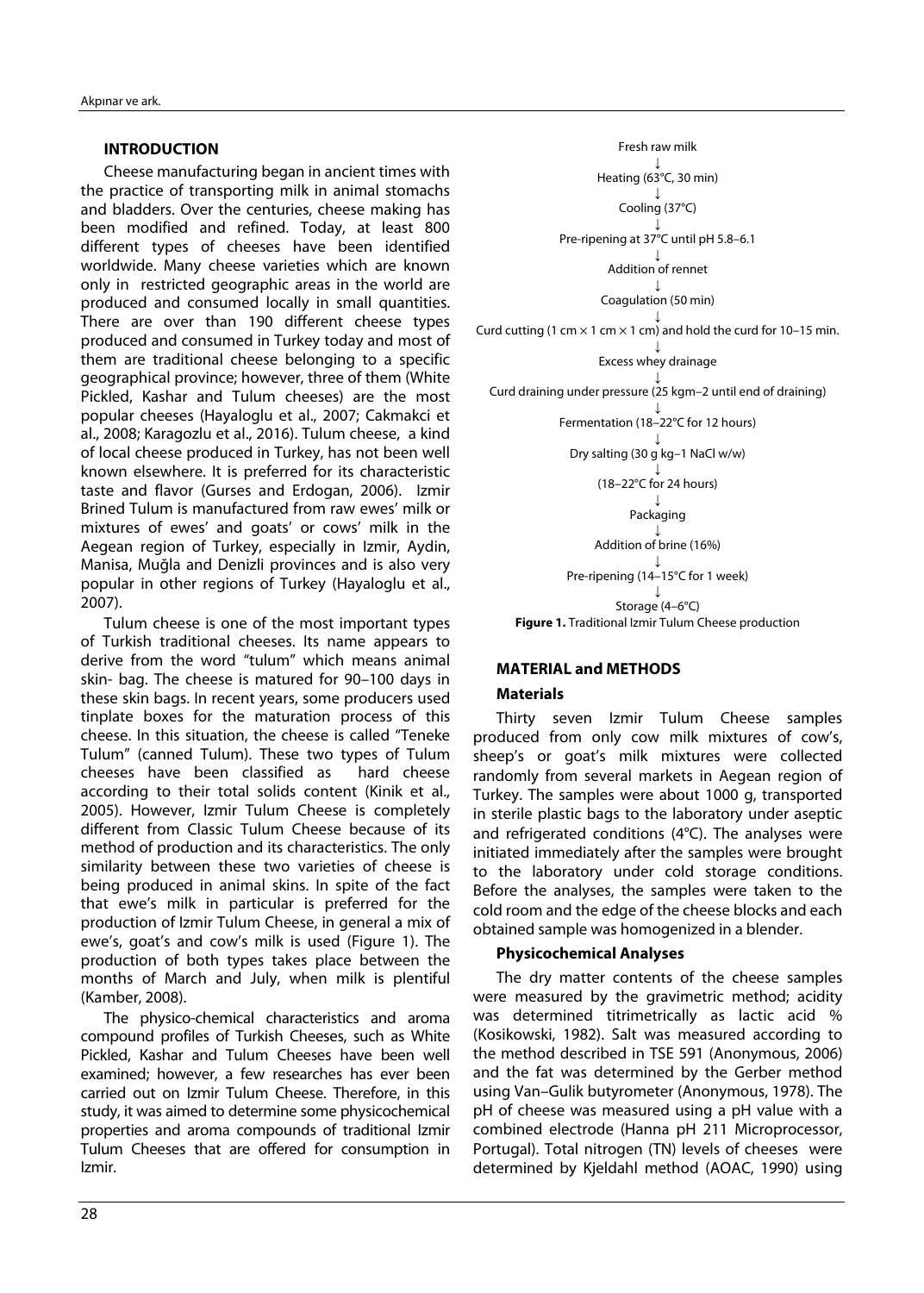approximately 1 g of cheese. The water–soluble fraction (WSN) was prepared essentially as described by Ardö and Polychroniadou (1999), using 20 g of cheese with 100 ml pure water. The mixture was homogenized for 5 min using a SilentCrusher M Ultraturrax (Heidolph Instruments, Germany). Watersoluble N content of the cheese extract was determined by the Kjeldahl method, using 10 ml of cheese extracts (AOAC, 1990; Katsiari et al., 2000). Additionally, proteose peptone nitrogen (PPN) content was calculated by the derivation of NPN content from WSN content (Gripon et al., 1975).

## **Volatile Aroma Compounds Analysis**

The volatile compounds of Tulum cheeses were determined with a solid-phase-microextraction (SPME) method using a fiber (57348-U, Supelco Inc., Bellefonte, PA, USA) coated with the sorbent material, divinylbenzene/carboxen/polydimethylsiloxane. Volatile compounds of Tulum cheeses were determined using gas chromatography (GC) (Clarus 600, Pelkin Elmer Inc., Massachusetts, USA) equipped with flame ionization detector. A BP-20 wax capillary column (SGE International Pty. Ltd., Victoria, Australia; 30m x 0.25 mm i.d.x 0.25 μm film thickness) was used. Frozen cheese samples, stored at -20 °C, were defrosted at 4 ºC before the day of analysis. Cheese surfaces were removed, samples were cut from the inside part of the cheese and then, grated. Three grams cheese was weighed into a 20-ml vial and a PTFE/butyl septum

was sealed with an aluminum crimp seal. Samples were equilibrated at 65º C at 500 rpm for 30 min. Then, fibre was inserted into the vial with using SPME fibre holder. The samples, agitated at 500 rpm, were hold with fiber at 65º C for 30 min. After 30 min the fibre was inserted into the GC injector and held for 6 min. The injector port temperature was 250º C. The temperature of GC oven was programmed as follows: held at 40 °C for 6 min, then the temperature was raised to 100ºC with 5 ºC/min and held for 2 min. After raised to a final temperature of 250 ºC (10 ºC/min, held for 4 min), carrier gasses were He with 1 ml/min and  $H<sub>2</sub>$  with 1 ml/min flow rates. The analysis was performed in two repetitions. The identification of our chromatographic peaks was carried out by comparison of their retention times using appropriate standards (Sigma Chemical Company, St. Louis, MO, USA) (Ercan, 2009).

## **RESULTS and DISCUSSION The pH and Titratable Acidity**

The pH and titratable acidity of Izmir Tulum Cheese samples are shown in Table 1 for CM (cow milk) cheese and MM (mix milk) cheese. The pH values ranged from 4.11 to 4.92 for CM with average value of 4.36 and 4.01 to 4.75 for MM with average value of 4.40. Similar pH values were observed in both cheese produced from cow milk and the cheese produced from the mixed milk.

**Table1.** pH and acidity (lactic acid%) values of Izmir Tulum Cheeses (n=37)

| Izmir Tulum Cheese samples made from cow's milk |      |               | Izmir Tulum Cheese samples from mix milk type |      |               |  |
|-------------------------------------------------|------|---------------|-----------------------------------------------|------|---------------|--|
| Sample No                                       | pH   | Acidity (LA%) | Sample No                                     | pH   | Acidity (LA%) |  |
| 1                                               | 4.36 | 0.961         | $\overline{2}$                                | 4.75 | 1.138         |  |
| 6                                               | 4.26 | 0.943         | 3                                             | 4.55 | 1.253         |  |
| 11                                              | 4.92 | 0.677         | 4                                             | 4.26 | 0.979         |  |
| 13                                              | 4.32 | 0.846         | 5                                             | 4.48 | 1.260         |  |
| 19                                              | 4.22 | 1.408         | $\overline{7}$                                | 4.36 | 0.900         |  |
| 21                                              | 4.41 | 1.098         | 8                                             | 4.60 | 1.447         |  |
| 22                                              | 4.24 | 1.058         | 9                                             | 4.30 | 1.109         |  |
| 23                                              | 4.33 | 1.217         | 10                                            | 4.48 | 0.983         |  |
| 24                                              | 4.24 | 1.195         | 12                                            | 4.33 | 0.986         |  |
| 25                                              | 4.49 | 0.846         | 14                                            | 4.61 | 1.080         |  |
| 26                                              | 4.37 | 0.72          | 15                                            | 4.23 | 0.972         |  |
| 27                                              | 4.21 | 1.192         | 16                                            | 4.54 | 0.990         |  |
| 29                                              | 4.18 | 0.835         | 17                                            | 4.28 | 0.860         |  |
| 30                                              | 4.36 | 0.781         | 18                                            | 4.31 | 0.871         |  |
| 31                                              | 4.32 | 1.278         | 20                                            | 4.32 | 1.048         |  |
| 32                                              | 4.11 | 1.307         | 28                                            | 4.01 | 1.156         |  |
| 33                                              | 4.24 | 1.055         |                                               |      |               |  |
| 34                                              | 4.43 | 0.814         |                                               |      |               |  |
| 35                                              | 4.16 | 1.12          |                                               |      |               |  |
| 36                                              | 4.81 | 0.522         |                                               |      |               |  |
| 37                                              | 4.51 | 0.886         |                                               |      |               |  |
| Average                                         | 4.36 | 0.989         | Average                                       | 4.40 | 1.065         |  |
| Maximum                                         | 4.92 | 1.408         | Maximum                                       | 4.75 | 1.447         |  |
| Minimum                                         | 4.11 | 0.522         | Minimum                                       | 4.01 | 0.860         |  |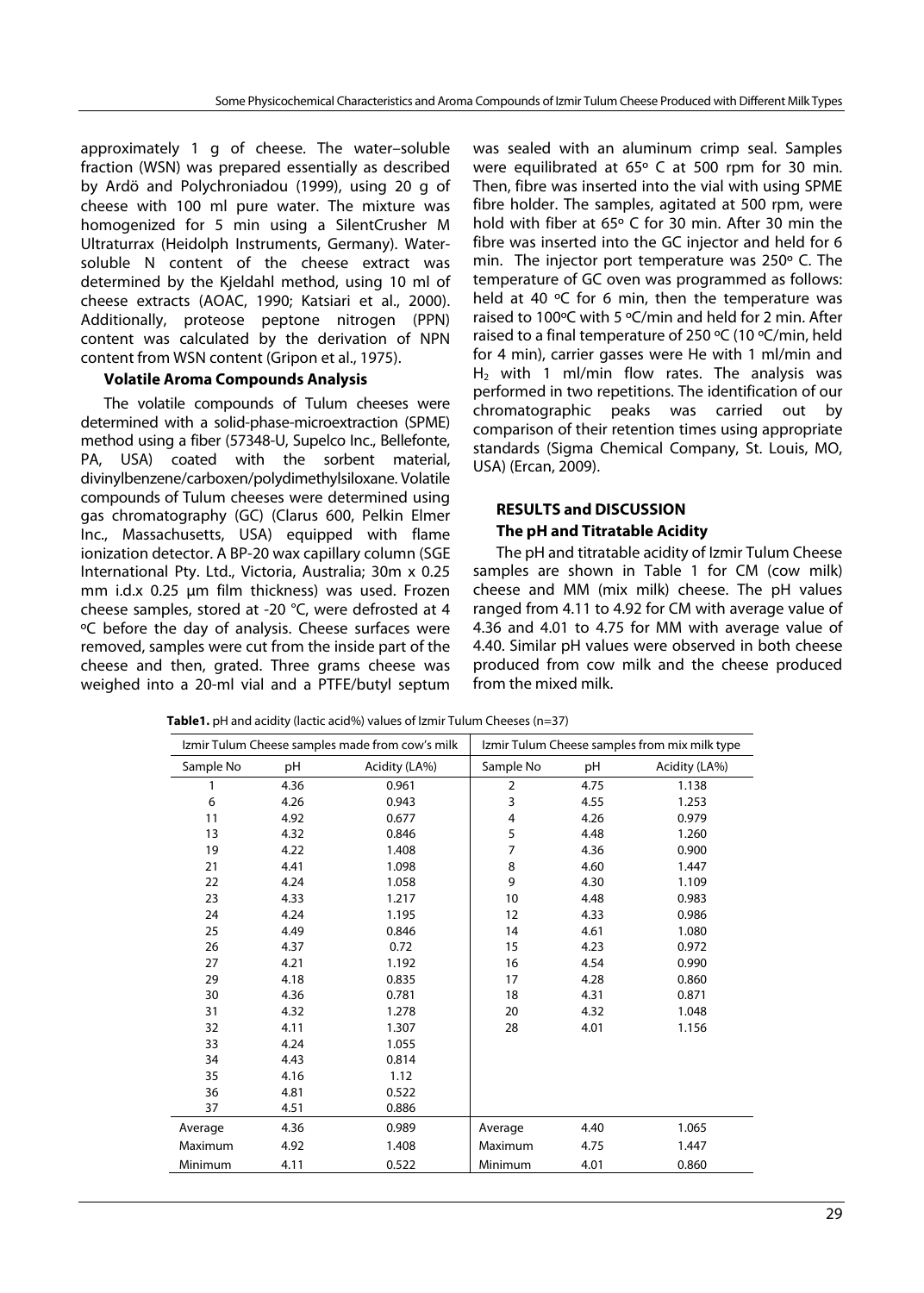The pH value of the cheeses was lower than those of other studies on tulum cheeses (Hayaloglu et al., 2007; Bayar, 2008; Aslaner, 2008). Titratable acidity of Izmir Tulum Cheese samples had maximum 1.408% and minimum 0.522% made from CM, maximum 1.447% and minimum 0.860% made from MM. The average titratable acidity of Izmir Tulum Cheeses made from CM and MM were 0.989% and 1.065%, respectively. Anonymous (2006) suggests that titratable acidity values of tulum cheeses should not exceed 3% as lactic acid in cheeses. The titratable acidity values of Izmir Tulum Cheese did not exceed 3.0% as lactic acid in cheeses. Hayaloglu et al. (2008) determined that tulum cheese had maximum 1.53% and minimum 0.54% lactic acid. Aslaner (2008) found that titratable acidity values of tulum cheese samples between 0.594-1.296%

#### **Dry Matter, Salt and Fat Contents**

Dry matter, salt and fat contents of CM and MM Izmir Tulum Cheese samples were given in Table 2. The average dry matter content of CM and MM Izmir Tulum Cheese are 56.528% and 60.157%, respectively. Total solid content of cheese is largely determined by the length of syneresis (Üçüncü, 2004). Therefore, the difference in total solid contents is mostly related to

syneresis. Dry matter contents of both cheese samples were in agreement with TS 3001 Tulum cheese standard and but were not agreement with Turkish Food Codex-Cheese Bulletin, 2015. MM Izmir Tulum Cheeses had high levels of dry matter than those of CM due to the higher solid content of sheep's milk compared to that of cow milk.

Cheese is a dairy product which is rich in milk fat and casein constituents of milk. Especially solid contents of sheep's milk are higher in sheep's milk than those of cow's milk. Salt plays a major role in the texture, flavor and microbial quality of cheese. Izmir Tulum Cheeses were analyzed for salt content and it was found that average salt contents of CM and MM Izmir Tulum Cheeses were 6.31% and 5.97%, respectively. The maximum salt content of CM Izmir Tulum Cheeses was 8.66% and the minimum salt content was 3.75%. The maximum salt content of MM Izmir Tulum Cheeses was 9.65% and the minimum salt content was 3.02%. Anonymous (2006) stated that salt content in dry matter of Tulum cheese should not exceed 6%. Although the salt –in- dry matter levels of all Izmir Tulum Cheeses varied within a large margin, most of the cheeses did not exceed the upper limit given in TS 3001.

**Table 2.** Dry matter, fat, and salt content of Izmir Tulum Cheeses (n=37)

| Izmir Tulum Cheese samples made from cow's milk (CM) (%) |            |       |                      | Izmir Tulum Cheese samples made from mix milk type (MM) (%) |                       |              |            |      |                      |       |                       |
|----------------------------------------------------------|------------|-------|----------------------|-------------------------------------------------------------|-----------------------|--------------|------------|------|----------------------|-------|-----------------------|
| Sample<br>No                                             | Dry Matter | Fat   | Fat in<br>Dry Matter | Salt                                                        | Salt in Dry<br>Matter | Sample<br>No | Dry Matter | Fat  | Fat in<br>Dry Matter | Salt  | Salt in Dry<br>Matter |
| 1                                                        | 57.139     | 27.5  | 48.12                | 2.340                                                       | 4.10                  | 2            | 62.038     | 30.5 | 48.84                | 1.872 | 3.02                  |
| 6                                                        | 60.016     | 27.5  | 45.82                | 3.627                                                       | 6.04                  | 3            | 58.022     | 28.0 | 48.25                | 3.042 | 5.24                  |
| 11                                                       | 52.086     | 19.0  | 36.48                | 3.627                                                       | 6.96                  | 4            | 56.076     | 27.0 | 48.15                | 4.680 | 8.35                  |
| 13                                                       | 68.381     | 25.0  | 36.56                | 4.212                                                       | 6.16                  | 5            | 71.854     | 27.0 | 37.58                | 4.456 | 6.20                  |
| 19                                                       | 51.401     | 21.0  | 40.86                | 3.978                                                       | 7.74                  | 7            | 55.448     | 28.0 | 50.5                 | 3.276 | 5.91                  |
| 21                                                       | 54.534     | 24.5  | 44.93                | 3.510                                                       | 6.44                  | 8            | 55.469     | 25.0 | 45.07                | 3.978 | 7.17                  |
| 22                                                       | 51.038     | 22.5  | 44.08                | 3.276                                                       | 6.42                  | 9            | 71.456     | 24.0 | 33.59                | 3.51  | 4.91                  |
| 23                                                       | 57.115     | 26.0  | 45.52                | 3.159                                                       | 5.53                  | 10           | 57.647     | 30.0 | 52.04                | 3.627 | 6.29                  |
| 24                                                       | 55.573     | 20.0  | 35.99                | 3.627                                                       | 6.53                  | 12           | 56.043     | 27.0 | 48.18                | 4.095 | 7.31                  |
| 25                                                       | 63.326     | 23.0  | 36.32                | 3.393                                                       | 5.36                  | 14           | 61.465     | 25.0 | 40.67                | 3.276 | 5.33                  |
| 26                                                       | 49.920     | 17.5  | 35.06                | 3.861                                                       | 7.73                  | 15           | 54.587     | 27.0 | 49.46                | 5.265 | 9.65                  |
| 27                                                       | 58.678     | 30.5  | 51.98                | 3.393                                                       | 5.78                  | 16           | 59.777     | 28.0 | 46.84                | 2.925 | 4.89                  |
| 29                                                       | 52.666     | 24.0  | 45.57                | 4.563                                                       | 8.66                  | 17           | 62.638     | 32.0 | 51.09                | 2.925 | 4.67                  |
| 30                                                       | 50.048     | 21.0  | 41.96                | 3.393                                                       | 6.78                  | 18           | 55.021     | 29.0 | 52.71                | 3.627 | 6.59                  |
| 31                                                       | 56.462     | 27.0  | 47.82                | 3.159                                                       | 5.59                  | 20           | 68.798     | 28.0 | 40.7                 | 2.691 | 3.91                  |
| 32                                                       | 57.278     | 27.0  | 47.14                | 4.563                                                       | 7.97                  | 28           | 56.165     | 26.0 | 46.29                | 3.393 | 6.04                  |
| 33                                                       | 53.338     | 26.0  | 48.74                | 2.808                                                       | 5.26                  |              |            |      |                      |       |                       |
| 34                                                       | 56.464     | 25.0  | 44.28                | 4.446                                                       | 7.87                  |              |            |      |                      |       |                       |
| 35                                                       | 68.648     | 25.0  | 36.42                | 2.574                                                       | 3.75                  |              |            |      |                      |       |                       |
| 36                                                       | 56.951     | 26    | 45.65                | 2.925                                                       | 5.13                  |              |            |      |                      |       |                       |
| 37                                                       | 56.022     | 27    | 48.19                | 3.744                                                       | 6.68                  |              |            |      |                      |       |                       |
| Average                                                  | 56.528     | 24.38 | 43.21                | 3.532                                                       | 6.31                  | Average      | 60.157     | 27.0 | 46.248               | 3.540 | 5.97                  |
| Maximum                                                  | 68.648     | 30.50 | 51.98                | 4.563                                                       | 8.66                  | Maximum      | 71.854     | 32.0 | 52.710               | 5.265 | 9.65                  |
| Minimum                                                  | 49.920     | 17.50 | 35.06                | 2.340                                                       | 3.75                  | Minimum      | 54.587     | 24.0 | 33.590               | 1.872 | 3.02                  |

Fat content plays several important functions in cheese; it affects cheese firmness, adhesiveness, mouth-feel and flavor (Fox, et al. 2000). The average fat-in-dry matter of CM Izmir Tulum Cheese was 43.21%. Maximum fat content was 51.98% and minimum fat content was 35.06%. The average fat-in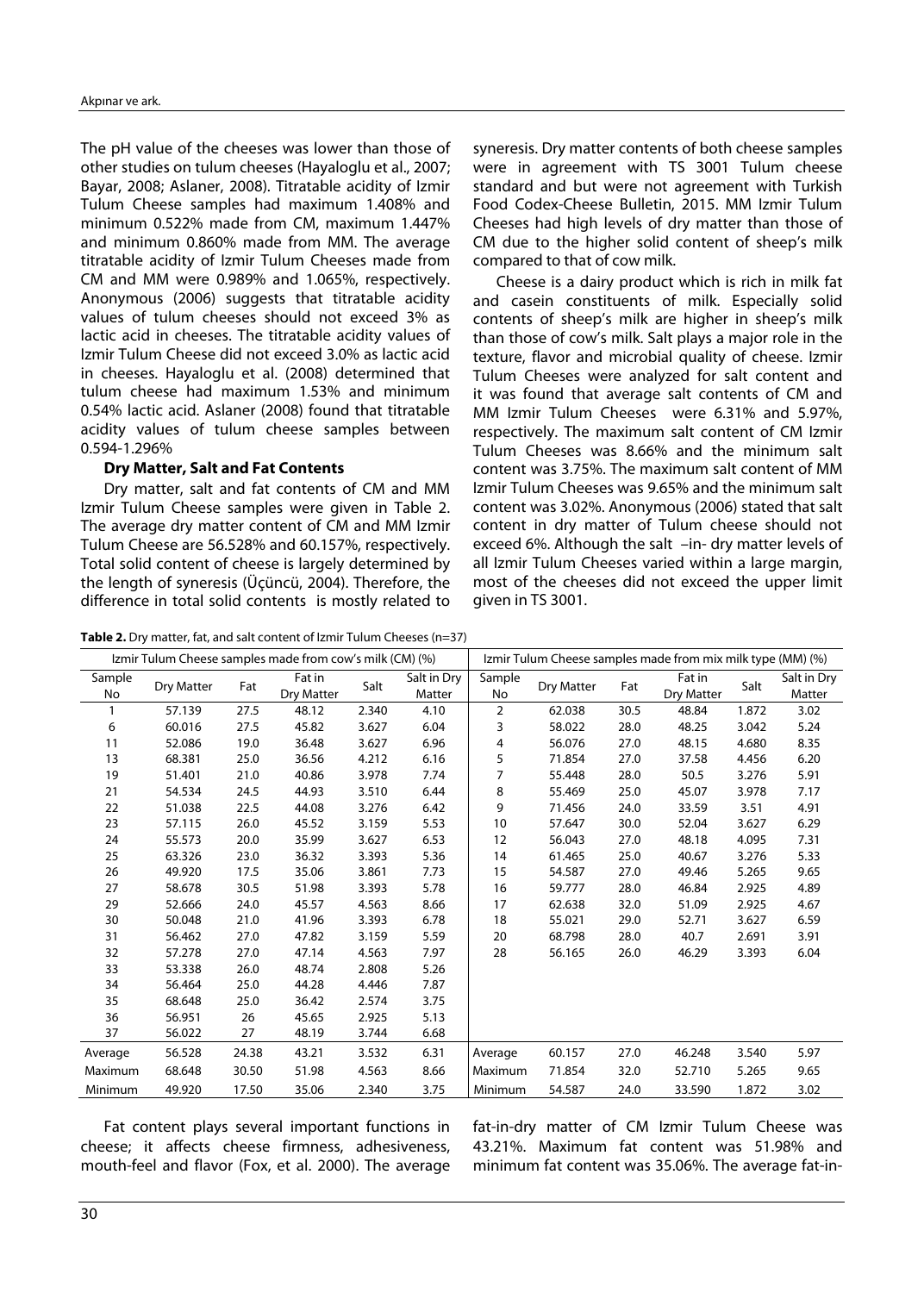dry matter level of MM Izmir Tulum Cheese was 46.24%. Maximum fat content was 52.71% and minimum fat content was 33.59%. Turkish Tulum Cheese Standard (Anonymous, 2006) suggested that whole fat tulum cheese samples should have minimum 45% fat in dry matter. Most of Izmir Tulum Cheeses were in full fat cheese class. Bayar (2008) compared tulum cheese produced with traditional methods by using different packaging materials and reported that the fat –in-dry matter content of tulum cheeses produced with traditional methods were 49.09% for plastic packaging and 44.83% for skin bag packaging at the end of the ripening. Hayaloglu et al. (2007) stated that tulum cheese had maximum 58.81% and minimum 52.79% dry matter contents.

## **Proteolysis**

Proteolysis is an essential biochemical process in the ripening of most cheese varieties (Fox et al. 2000; Pappa et al. 2006). Proteolysis, which contributes to the development of cheese texture and flavor, is due to the action of enzymes from coagulant, milk (general plasmin), starter bacteria, the adventitious nonstarter microflora an secondary starter (in some cheese varieties). The extent of proteolysis varies from very limited to very extensive. The pH 4.6 soluble fractions contain all proteins except casein, all peptides, amino acids and amine. These peptides and amino acids are contributed by action of microorganisms on the caseins and their peptides (Tarakçı and Kuçukoner, 2006). Trichloroacetic acidsoluble nitrogen fraction is also known to be an indication of the amount of small peptides and amino acids present in cheese. Therefore, their levels are related to the ripening index.

Izmir Tulum Cheese samples were analyzed in order to determine protein contents and ripening indices. Table 3 shows the protein and nitrogen fraction values of CM Izmir Tulum Cheese and MM Izmir Tulum cheese. The average protein content of CM Izmir Tulum Cheese was 24.48% while the maximum value was 27.37% and the minimum content was 20.99%. The average protein content of MM Izmir Tulum Cheese was 24.65% while the maximum value was 27.50% and minimum content was 21.50%. These protein content values were higher than those of Erzurum Şavak type cheese (Hayaloglu et al., 2007). Hayaloglu et al. (2007) reported that Erzurum Şavak type cheese had protein content between 17.10- 19.46% at the end of the ripening period. Bayar et al. (2008) found that at the end of the ripening time protein content of tulum cheese samples which produced from pasteurized milk and raw milk changed between 28.05-30.87% for skin bag packaging and 23.85-26.66% for plastic packaging.

**Table 3.** Protein, Total Nitrogen (TN), Water-Soluble Nitrogen (WSN), Soluble Nitrogen in Trichloroaceticacid (TCA-N), (Proteos-Peptone Nitrogen (PPN), values of Izmir Tulum Cheeses (n=37)

| Izmir Tulum Cheese samples made from cow's milk (CM) (%) |         |           | Izmir Tulum Cheese samples made from mix milk type (MM) (%) |              |            |           |         |           |            |              |            |
|----------------------------------------------------------|---------|-----------|-------------------------------------------------------------|--------------|------------|-----------|---------|-----------|------------|--------------|------------|
| Sample No                                                | Protein | <b>TN</b> | <b>WSN</b>                                                  | <b>TCA-N</b> | <b>PRN</b> | Sample No | Protein | <b>TN</b> | <b>WSN</b> | <b>TCA-N</b> | <b>PRN</b> |
|                                                          | 23.48   | 3.68      | 0.62                                                        | 0.32         | 0.30       | 2         | 27.50   | 4.31      | 0.83       | 0.68         | 0.15       |
| 6                                                        | 24.44   | 3.83      | 0.81                                                        | 0.49         | 0.32       | 3         | 24.95   | 3.91      | 1.05       | 0.76         | 0.29       |
| 11                                                       | 24.31   | 3.81      | 1.15                                                        | 0.82         | 0.33       | 4         | 23.03   | 3.61      | 0.75       | 0.51         | 0.24       |
| 13                                                       | 21.69   | 3.40      | 0.66                                                        | 0.48         | 0.18       | 5         | 25.20   | 3.95      | 0.92       | 0.66         | 0.26       |
| 19                                                       | 26.09   | 4.09      | 0.87                                                        | 0.55         | 0.32       | 7         | 22.90   | 3.59      | 0.65       | 0.36         | 0.29       |
| 21                                                       | 26.80   | 4.20      | 1.08                                                        | 0.91         | 0.17       | 8         | 25.33   | 3.97      | 1.29       | 1.03         | 0.26       |
| 22                                                       | 21.82   | 3.42      | 0.75                                                        | 0.40         | 0.35       | 9         | 24.50   | 3.84      | 0.59       | 0.46         | 0.13       |
| 23                                                       | 23.48   | 3.68      | 0.93                                                        | 0.72         | 0.21       | 10        | 26.73   | 4.19      | 0.81       | 0.60         | 0.21       |
| 24                                                       | 24.18   | 3.79      | 0.69                                                        | 0.39         | 0.30       | 12        | 25.71   | 4.03      | 1.05       | 0.70         | 0.35       |
| 25                                                       | 25.07   | 3.93      | 0.64                                                        | 0.38         | 0.26       | 14        | 23.54   | 3.69      | 0.9        | 0.78         | 0.12       |
| 26                                                       | 24.50   | 3.84      | 0.68                                                        | 0.34         | 0.34       | 15        | 21.50   | 3.37      | 0.66       | 0.53         | 0.13       |
| 27                                                       | 23.48   | 3.68      | 0.93                                                        | 0.67         | 0.26       | 16        | 23.61   | 3.70      | 1.25       | 0.65         | 0.60       |
| 29                                                       | 24.82   | 3.89      | 0.47                                                        | 0.35         | 0.12       | 17        | 24.63   | 3.86      | 0.56       | 0.44         | 0.12       |
| 30                                                       | 23.29   | 3.65      | 0.57                                                        | 0.36         | 0.21       | 18        | 23.22   | 3.64      | 0.9        | 0.55         | 0.35       |
| 31                                                       | 26.54   | 4.16      | 0.92                                                        | 0.50         | 0.42       | 20        | 25.84   | 4.05      | 0.64       | 0.34         | 0.3        |
| 32                                                       | 27.05   | 4.24      | 0.63                                                        | 0.43         | 0.20       | 28        | 26.22   | 4.11      | 0.68       | 0.52         | 0.16       |
| 33                                                       | 20.99   | 3.29      | 0.64                                                        | 0.34         | 0.30       |           |         |           |            |              |            |
| 34                                                       | 27.37   | 4.29      | 1.21                                                        | 0.88         | 0.33       |           |         |           |            |              |            |
| 35                                                       | 23.67   | 3.71      | 0.67                                                        | 0.43         | 0.24       |           |         |           |            |              |            |
| 36                                                       | 27.05   | 4.24      | 0.95                                                        | 0.64         | 0.31       |           |         |           |            |              |            |
| 37                                                       | 23.99   | 3.76      | 1.13                                                        | 0.67         | 0.46       |           |         |           |            |              |            |
| Average                                                  | 24.48   | 3.84      | 0.81                                                        | 0.53         | 0.28       | Average   | 24.65   | 3.86      | 0.85       | 0.60         | 0.25       |
| Maximum                                                  | 27.37   | 4.29      | 1.21                                                        | 0.91         | 0.46       | Maximum   | 27.50   | 4.31      | 1.29       | 1.03         | 0.60       |
| Minimum                                                  | 20.99   | 3.29      | 0.47                                                        | 0.32         | 0.12       | Minimum   | 21.50   | 3.37      | 0.56       | 0.34         | 0.12       |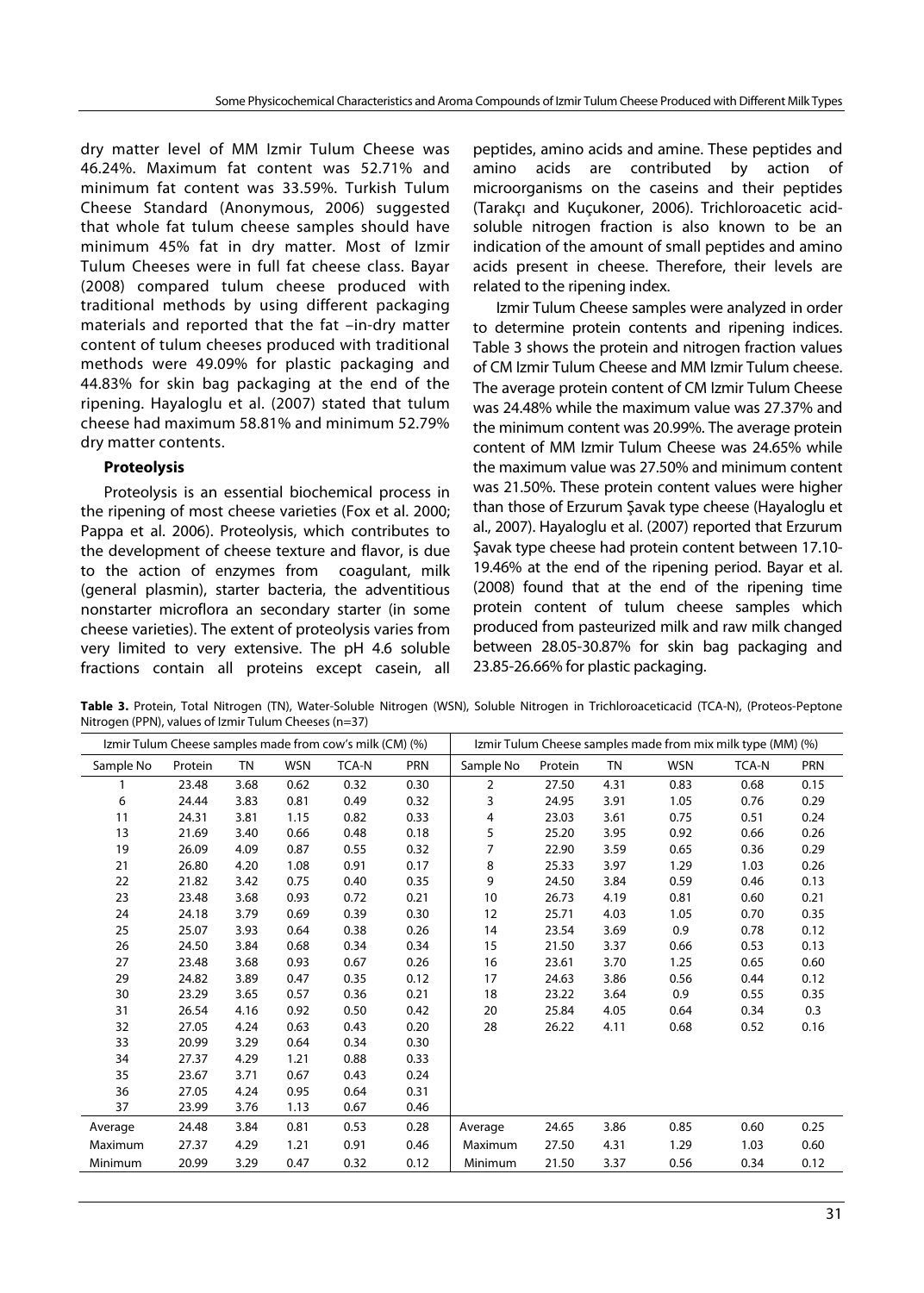Aslaner (2008) determined some quality properties of Erzincan tulum cheese made from different milks by using traditional method and applying heat treatment and ripened in assorted packaging materials and found that the average protein content of tulum cheese samples were 29.92% at the end of the ripening.

Average TN, WSN, TCA-N and PPN contents of CM Izmir Tulum Cheese samples were 3.84%, 0.81%, 0.53%, 0.28%, respectively. Maximum values for stated parameters were found as 4.29%, 1.21%, 0.91% and 0.46% while the minimum values were determined as 3.39%, 0.47%, 0.32% and 0.12%, respectively. Average

TN, WSN, TCA-N and PPN contents of MM Izmir Tulum Cheese samples were 3.86%, 0.85%, 0.60% and 0.25%, respectively. Maximum TN contents were 4.31%, 1.29%, 1.03% and 0.6%, respectively. Minimum total nitrogen contents were 3.37%, 0.56%, 0.34% and 0.12%, respectively.

## **Aroma Compounds**

Analysis of the volatile compounds of ripened Tulum Cheeses points out several marker compounds of maturation such as free fatty acids, ketones, aldehydes, esters and others (Table 4). There are limited data on volatile flavor compounds in Tulum cheese (Hayaloglu et al. 2007).

|  |  | Table 4. Aroma compounds detected in Izmir Tulum Cheese samples produced from Cow's Milk (CM) and Mix Milk Type (MM) (n=37) |
|--|--|-----------------------------------------------------------------------------------------------------------------------------|
|--|--|-----------------------------------------------------------------------------------------------------------------------------|

|                                                                                                                                                                                                                                                                                                                                                                                                                                                                                                                                                                                                     | <b>Aroma Components</b> | <b>CM</b>        | <b>MM</b>        |  |
|-----------------------------------------------------------------------------------------------------------------------------------------------------------------------------------------------------------------------------------------------------------------------------------------------------------------------------------------------------------------------------------------------------------------------------------------------------------------------------------------------------------------------------------------------------------------------------------------------------|-------------------------|------------------|------------------|--|
|                                                                                                                                                                                                                                                                                                                                                                                                                                                                                                                                                                                                     | <b>Acetic Acid</b>      | $0.24 \pm 0.16$  |                  |  |
|                                                                                                                                                                                                                                                                                                                                                                                                                                                                                                                                                                                                     | <b>Butyric Acid</b>     | $5.35 \pm 0.26$  | $3.68 \pm 0.71$  |  |
|                                                                                                                                                                                                                                                                                                                                                                                                                                                                                                                                                                                                     | Hexanoic Acid           | $25.74 \pm 2.59$ | $28.12 \pm 2.34$ |  |
|                                                                                                                                                                                                                                                                                                                                                                                                                                                                                                                                                                                                     | Heptanoic Acid          | $2.04 \pm 0.09$  | $0.55 \pm 0.12$  |  |
|                                                                                                                                                                                                                                                                                                                                                                                                                                                                                                                                                                                                     | Octanoic Acid           | 18.42±0.58       | $27.24 \pm 2.17$ |  |
|                                                                                                                                                                                                                                                                                                                                                                                                                                                                                                                                                                                                     | 4 Metil octanoic Acid   | $1.05 \pm 0.06$  | $0.62 \pm 0.18$  |  |
|                                                                                                                                                                                                                                                                                                                                                                                                                                                                                                                                                                                                     | Decanoic Acid           | $26.42 \pm 0.48$ | $16.51 \pm 0.40$ |  |
|                                                                                                                                                                                                                                                                                                                                                                                                                                                                                                                                                                                                     | Dodecanoic Acid         | $1.52 \pm 0.40$  | $0.83 \pm 0.19$  |  |
|                                                                                                                                                                                                                                                                                                                                                                                                                                                                                                                                                                                                     | Acetone                 |                  | $1.23 \pm 0.12$  |  |
|                                                                                                                                                                                                                                                                                                                                                                                                                                                                                                                                                                                                     | Diacetyl                |                  |                  |  |
|                                                                                                                                                                                                                                                                                                                                                                                                                                                                                                                                                                                                     | Acetoine                | $0.91 \pm 0.03$  | $2.64 \pm 0.34$  |  |
|                                                                                                                                                                                                                                                                                                                                                                                                                                                                                                                                                                                                     | 2 Nonanone              | $1.65 \pm 0.17$  | $1.59 \pm 0.41$  |  |
|                                                                                                                                                                                                                                                                                                                                                                                                                                                                                                                                                                                                     | 2 tri Decanone          | $0.34 \pm 0.08$  | $1.68 \pm 0.38$  |  |
|                                                                                                                                                                                                                                                                                                                                                                                                                                                                                                                                                                                                     | Hexanal                 |                  |                  |  |
|                                                                                                                                                                                                                                                                                                                                                                                                                                                                                                                                                                                                     | Octanal                 | $0.10 \pm 0.02$  | $0.15 \pm 0.04$  |  |
|                                                                                                                                                                                                                                                                                                                                                                                                                                                                                                                                                                                                     | Nonanal                 |                  | $1.05 \pm 0.44$  |  |
|                                                                                                                                                                                                                                                                                                                                                                                                                                                                                                                                                                                                     | Decanal                 | $0.32 \pm 0.06$  | $0.32 \pm 0.06$  |  |
| <b>Free Fatty Acids</b><br><b>Ketones</b><br>E-2-nonenal<br>$0.20 \pm 0.01$<br>(E,Z)-2,6-nonadienal<br>$0.05 \pm 0.01$<br>2-3 butanediale<br>$1.02 \pm 0.12$<br>e-2-decenale<br>$0.42 \pm 0.16$<br>Etil butyrate<br>Etil hexanoate<br>$0.85 \pm 0.15$<br><b>Esters</b><br>Acetyl acetate<br>$1.53 \pm 0.85$<br>Ethyl octanoate<br>$1.67 + 0.30$<br>Ethyl decaoate<br>$1.62 \pm 0.39$<br>Ethanole<br>$0.85 + 0.05$<br>Isoamilalcohol<br>Others<br>D Limonen<br>$0.06 \pm 0.01$<br>δ Decalactone<br>$0.75 \pm 0.21$<br>γ Dodecalactone<br>$2.32 \pm 0.14$<br>4-Amino aceto heptane<br>$0.76 \pm 0.46$ |                         |                  |                  |  |
| <b>Aldehydes</b>                                                                                                                                                                                                                                                                                                                                                                                                                                                                                                                                                                                    |                         |                  |                  |  |
|                                                                                                                                                                                                                                                                                                                                                                                                                                                                                                                                                                                                     |                         |                  | $6.89 \pm 1.33$  |  |
|                                                                                                                                                                                                                                                                                                                                                                                                                                                                                                                                                                                                     |                         |                  | $1.18 \pm 0.17$  |  |
|                                                                                                                                                                                                                                                                                                                                                                                                                                                                                                                                                                                                     |                         |                  |                  |  |
|                                                                                                                                                                                                                                                                                                                                                                                                                                                                                                                                                                                                     |                         |                  | $1.05 \pm 0.06$  |  |
|                                                                                                                                                                                                                                                                                                                                                                                                                                                                                                                                                                                                     |                         |                  | $1.16 \pm 0.18$  |  |
|                                                                                                                                                                                                                                                                                                                                                                                                                                                                                                                                                                                                     |                         |                  | $0.66 \pm 0.18$  |  |
|                                                                                                                                                                                                                                                                                                                                                                                                                                                                                                                                                                                                     |                         |                  | $0.75 \pm 0.07$  |  |
|                                                                                                                                                                                                                                                                                                                                                                                                                                                                                                                                                                                                     |                         |                  | $2.35 \pm 0.15$  |  |
|                                                                                                                                                                                                                                                                                                                                                                                                                                                                                                                                                                                                     |                         |                  | $0.15 \pm 0.01$  |  |
|                                                                                                                                                                                                                                                                                                                                                                                                                                                                                                                                                                                                     |                         |                  | $1.49 \pm 0.07$  |  |
|                                                                                                                                                                                                                                                                                                                                                                                                                                                                                                                                                                                                     |                         |                  | $2.52 \pm 0.08$  |  |
|                                                                                                                                                                                                                                                                                                                                                                                                                                                                                                                                                                                                     |                         |                  | $3.27 \pm 0.52$  |  |
|                                                                                                                                                                                                                                                                                                                                                                                                                                                                                                                                                                                                     |                         |                  | $1.33 \pm 0.09$  |  |

The highest free fatty acids which were determined aroma compound in Izmir tulum cheese were Hexanoic Acid, Octanoic Acid and Decanoic Acid. On the other hand, in Izmir tulum cheese which produced with mix milk type, acetic acid was the highest level. Ketone

content of cheeses showed difference. While 2 Nonanone (1.65±017) was the highest level in produced with cow milk cheese, Acetoine (2.64±0.34) was the highest level in produced with mix milk type cheese. The diacetyl was not determined in both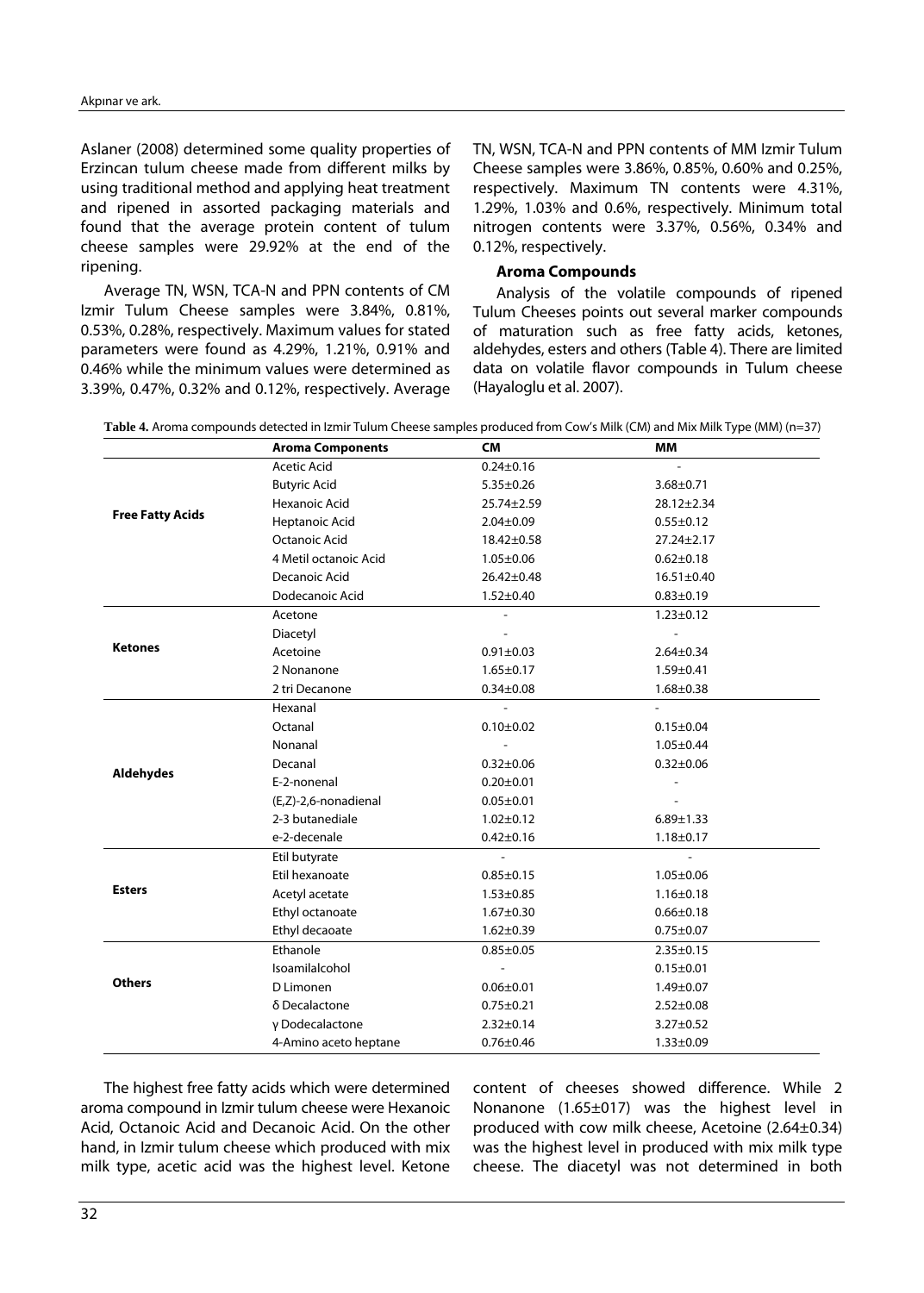cheese type. The aceton (1.23±0.12) was detected only in mix milk type cheese. Aldehydes were higher level in mix milk type cheese than cow milk cheese. Especially, while content of 2-3 butanediale was 6.89±1.33 in mix milk cheese, it was below to 1.02±0.12 in cow milk. Ethyl butyrate which is included of ester groups was not detected in both cheeses. γ Dodecalactone, Ethanole, δ Decalactone and 4-Amino aceto heptane was the determined aroma compounds in cheeses. Results show that milk type and manufacture methods in producing Izmir tulum cheese is significantly effective on the formation of aroma compounds.

Hayaloglu et al. (2007) has showed that the main components were short-chain fatty acids, 2-butanone, diacetyl, and primary alcohols in Tulum Cheeses. The principal acids in Tulum cheeses were ethanoic and butanoic acids. Several report show that ethyl esters are very important in Tulum cheese aroma. Researcher emphasesed that ethyl ester is very important in 16 esters such as propyl, and butyl esters. The concentrations of ethyl acetate, ethyl butanoate, ethyl lactate, propyl acetate, and 3- methylbutyl acetate were high and were the principal volatile compounds in the cheeses (Durlu-Özkaya & Gün, 2014). The aroma profile analysis of İzmir Tulum cheese showed that, the major volatile compounds of this cheese were 2,2,4,6,6-pentamethylheptane, ethylhexanoate, p-cresol, γ-dodecalactone, ethyltetradecanoate. Furthermore, according to aroma extract dilution analysis (AEDA) results, diacethyl, 3-hydroxy butanone, ethylbutanoate, 1-octen-on, acetic acid, propanoic acid, butanoic acid, pentanoic acid and hexanoic acid play an important role on aroma (Durlu-Özkaya & Gün, 2014; Avşar et al., 2009).

The origin of these volatile compounds could be chemical and biological degradation of proteins and lipids (Collins et al., 2003). Free fatty acids (FFAs), (even numbered C2-C16, decanoic acid) saturated and unsaturated aldehydes and ethyl esters are fat derived flavor volatiles that play an important role in the overall flavor of cheese (Alewjin et al., 2005). FFAs are formed by oxidation and decarboxylation of fatty acids (Marilley and Casey, 2004; Leuven et al., 2008). Hexanoic, octanoic and decanoic acids are the most abundant free acids present in ripened tulum cheeses. A more intense lipolysis is produced in traditional Turkish cheese varieties as in Tulum Cheese because of using raw or thermized milk in the production and longer ripening period. Hexanoic, octanoic, decanoic and butyric acids were perceived as a mild to strong goat-like, waxy and cheesy odor.

McSweeney and Sousa (2000) observed that linear FFAs are generally produced from lipolysis of milk fat. The source of FFAs can also be related to metabolism of deamination of amino acids and lipid oxidation. Similarities were found between FFA of Tulum Cheese, Maltese goat milk, Minas, Jack, Blue cheeses containing goat and sheep milk. Ketones such as acetoin, 2 nonanon, 2 tridecanon were found in volatile fractions of Tulum Cheeses. The formation of methyl ketones is a result of enzymatic oxidation of FFAs to β-ketoacids and decarboxylation to alkan-2-ones with one less carbon atom (McSweeney and Sousa, 2000; Ercan et al., 2014). The odor intensities of tri-decanon and 2 nonanone were significantly related to lipolysis. The aroma intensities values of ketones changed between medium to weak in cheese samples. Frank et al. (2004) also stated that 2-nonanone was significant aroma components in blue cheese. Gonzales De Llano et al. (1990) reported that the odd carbon numbered ketones especially 2-heptanone and 2-nonanone were the most intensive volatile substances of artisanal Gambedo blue cheeses. Similarly ketones were also found in the volatile fraction of Tulum, Sepet and Gouda cheeses (Hayaloglu et al., 2007; Leuven et al. 2008; Ercan et al., 2014).

Weak flavor intensities of ethanol, isoamylalcohol, δ-decalactone, γ-dodecalactone and 4 aminoaceto heptane were also determined in Tulum cheese produced from cow milk and cow/goat/sheep milk blends and its flavor intensities were recorded as weak (Chiofalo et al. 2004; Frank et al. 2004; Nougeira et al., 2005; Attai, 2009; Ercan et al., 2014).

The esters in the volatile fraction of Tulum cheeses were ethyl hexanoate, ethyl octanoate, ethyl dedecate and acetilacetate. The flavor intensities of esters appeared to be responsible for the characteristic fruity and green odor. Esters are occurred by esterification of alcohols, carboxylic acids or alcoholysis of alcohols and acylglycerols and from alcohols and fatty acyl coenzyme A derived from the metabolism of fatty acids, amino acids and carbohydrates (Liu et al., 2004; Ercan et al. 2014). Similar esters were determined in Parmesan-Reggiano, Minas, Gouda and Domiati cheeses (Collins et al. 2003; Qian and Reineccius, 2002; Nogueira et al. 2005; Leuven et al. 2008). Octanal, (E,Z)-2,6-nonadienal, 2-3 butanedial, 2-decenal, and nonanal were aldehydes found in Tulum cheese. Since their levels were too low, they affected the aroma of Tulum cheeses with green and fatty odor. Carunchia Whetstine et al. (2003) and Leuven et al. (2008) stated that aldehydes affect the overall aroma of cheese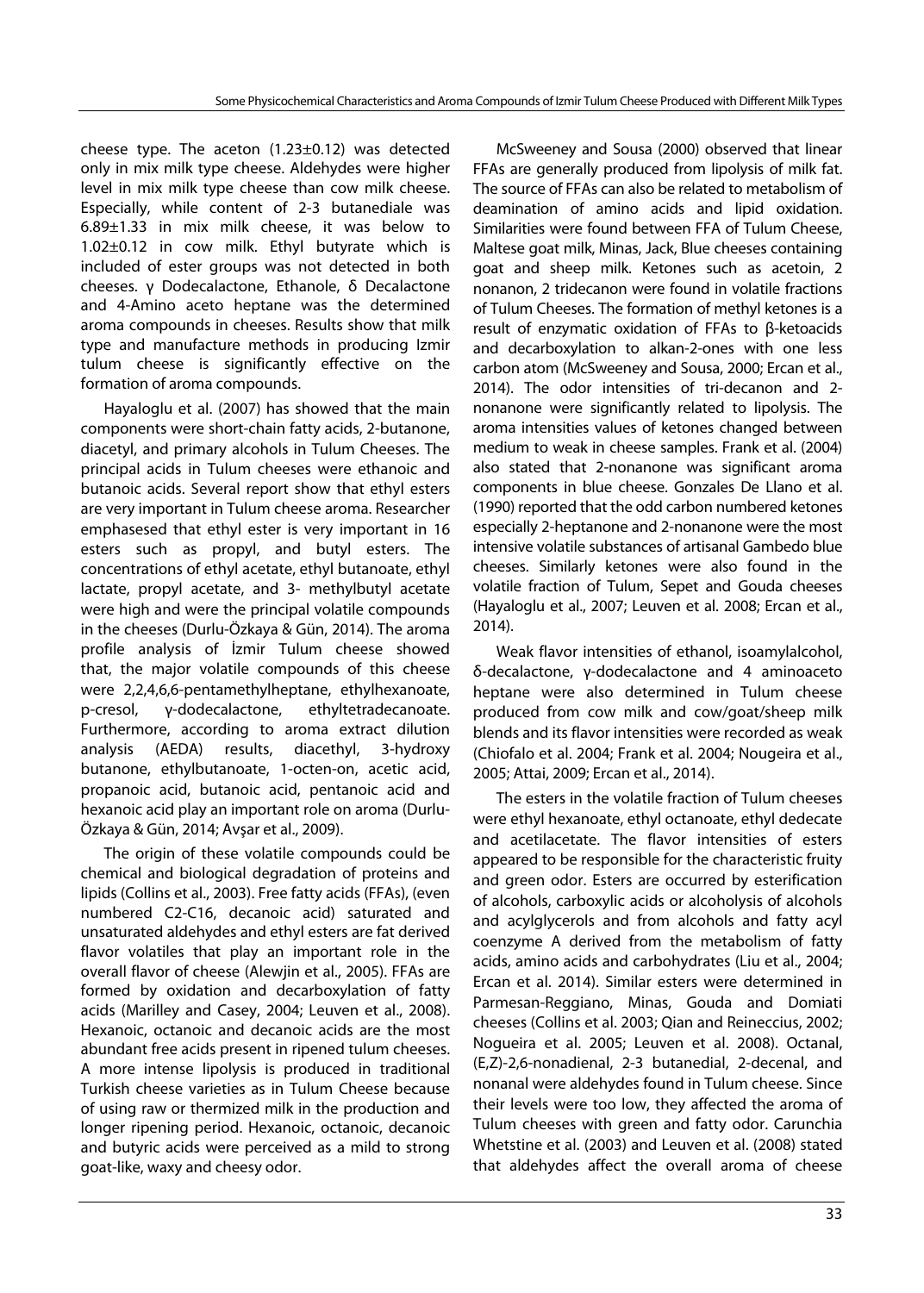especially containing goat milk. On the other hand, aldehydes can be produced from transamination or by Strecker degradation (Ercan et al., 2014). As a result, the revealing aroma compounds of Izmir Tulum Cheese are needed further investigate.

#### **CONCLUSIONS**

The present study represents knowledge about some physicochemical properties and aroma compounds of Izmir Tulum Cheeses produced from cow's milk and mix milk type in Turkey. A total of 37 samples; 21 produced from cow's milk, 16 produced from the mixture of cow's, sheep's and goat's milks were analyzed and the examined physicochemical parameters varied depending on the milk type especially in the mixed milk type. Free fatty acid,

#### **REFERENCES**

- Alewijn, M., Sliwinski, E. L. & Wouters, J. T. M. 2005. Production of fat-derived (flavour) compounds during the ripening of Gouda cheese. Int. Dairy J. 15: 733–740.
- Anonymous. 1978. TS 3046. Cheese-Determination of Fat Content-Van Gulik Method.https://intweb.tse.org.tr/standard/standard/ Standard.aspx?081118051115108051104119110104055047105102120 088111043113104073098084107108070082107087068073097, Erişim: Şubat,2015. TSE, Ankara. (in Turkish)
- Anonymous, 2006. White Cheese Standard (TS 591). https://intweb.tse.org.tr/standard/standard/Standard.aspx?0811180 511151080511041191101040550471051021200881110431131040730 99079118067120113075075119106115, Erişim: Mart, 2013. TSE, Ankara. (in Turkish)
- Anonymous, 2006. Tulum Cheese Standard (TS 3001), https://intweb.tse.org.tr/standard/standard/Standard.aspx?0811180 5111510805110411911010405504710510212008811104311310407310 1048085072066089088069107071114, Erişim: Ekim, 2010. TSE, Ankara (in Turkish)
- AOAC, 1990. Association of Official Analytical Chemists. In K. Helrich, Official methods of analysis (15th ed.). Arlington, VA: Association of Official Analytical Chemists Publ.
- Attai, R. 2009. Quantification of volatile compounds in goat milk Jack cheese using headspace gas choromotography. J. Dairy Sci. 92:2435-43
- Ardo, Y. & Polychroniadou, A. 1999. Nitrogen Fractionation. Laboratory Manual For Chemical Analysis Of Cheese. Publication Office of the European Communities, Luxemburg, pp: 31-40.
- Aslaner A. (2008). Determination of some quality properties of Erzincan tulum cheese made from different milks by using traditional method and applying heat treatment and ripened assorted packaging materials. PhD Thesis. Atatürk Üniversitesi Fen Bilimleri Enstitüsü Gıda Mühendisliği A.B.D., Erzurum. (in Turkish)
- Avşar, Y.K., Karagül-Yüceer, Y., Akdemir-Evrendilek, G. and Eştürk, O. 2009. The Determination of Aroma Profile of Economycally Important Traditional Cheese (Erzincan Tulum Cheese, Ezine Beyaz Cheese, Kars Kaşar Cheese, İzmir Tulum Cheese) and the Use of Aroma Active Agents Determining of Its Originally/Quality," TÜBİTAK Carier Project, Project No: 104- O-530, Hatay, Turkey.

esters, aldehydes and ketones in tulum cheese samples became prominent as aroma fractions and also it was determined that the properties of composition were effected by type of milk and production methods. Izmir Tulum Cheese obtained from different markets had some differences in terms of chemical compositions and patterns of aroma compounds.

#### **ACKNOWLEDGEMENTS**

This research was presented at the "The 3<sup>rd</sup> International Symposium on Traditional Foods from Adriatic to Caucasus in Sarajevo/ Bosnia and Herzegovina on 01-04<sup>th</sup> October 2015" as an oral presentation.

- Bayar, N. 2008. Compare of tulum cheese by traditional methods and its production as technologically with using of different package materials. Master Thesis, Y.Y.Ü. Fen Bil. Ens. Gıda Müh. A.B.D. Van. (in Turkish)
- Cakmakci, S., Dagdemir, E., Hayaloglu, A.A., Gurses, M. & Gundogdu, E. 2008. Influence of ripening container on the lactic acid bacteria population in Tulum cheese. World J. Microbiol. Biotechnol. 24: 293–299.
- Carunchia Whetstine, M.E., Karagul-Yuceer, Y., Avsar, Y.K. & Drake, M.A. 2003. Identification and quantification of character aroma components in fresh Chevre-style goat cheese. J. Food Sci. 68(8): 2441–2447.
- Chiofalo, B., Todaro, M., Costa, R., Alicata, M.L., Chiofalo, V. & Giaccone, P., 2004. Influenza del pastazzo di limone sulla qualità del formaggio pecorino. Proc. 16th National Congress of Società Italiana di Patologia e Allevamento degli ovini e dei <rini – S.I.P.A.O.C.
- Collins, Y. F., McSweeney, P. L. H. & Wilkinson, M. G. 2003. Lipolysis and free fatty acid catabolism in cheese. A review of current knowledge. Int. Dairy J. 13: 841–866.
- Durlu-Özkaya, F., Gün, İ. 2014. Aroma compounds of some traditional turkish cheeses and their importance for turkish cuisine. Food Nutr. Sci. 5: 425-434.
- Ercan, D. 2009. Quality characteristics of traditional sepet cheese. Master Thesis. İzmir Yüksek Teknoloji Enstitüsü, Mühendislik ve Fen Bilimleri Enstitüsü, Gıda Mühendisliği A.B.D., İzmir.
- Ercan, D., Korel, F. & Orsahin, H. (2014). Microbiological quality of artisanal sepet cheese. Int. J. Dairy Tech. 67(3): 384–393.
- Fox, Patrick F., Guinee P.T., Cogan M. T. & McSweeney Paul L.H. 2000. Fundamentals of Cheese Scinece. Chapter 23 Analytical Methods for cheese, Aspen Publishers, Inc. Gaithersburg, Maryland, pp:523-551.
- Frank D.C., Owen C.M. & Patterson J. 2004. Solid phase microextraction (SPME) combined with gas-chromatography and olfactometry-mass spectrometry for characterization of cheese aroma compounds. Lebensmittel Wissenschaft und Technologie, 37: 139–154.
- Gonzales De Llano, D., Ramos, M. and Polo, C. 1990 Evolution of the volatile companents of artisanal Blue Cheese during ripening. J. Dairy Sci. 73, 1676-1683